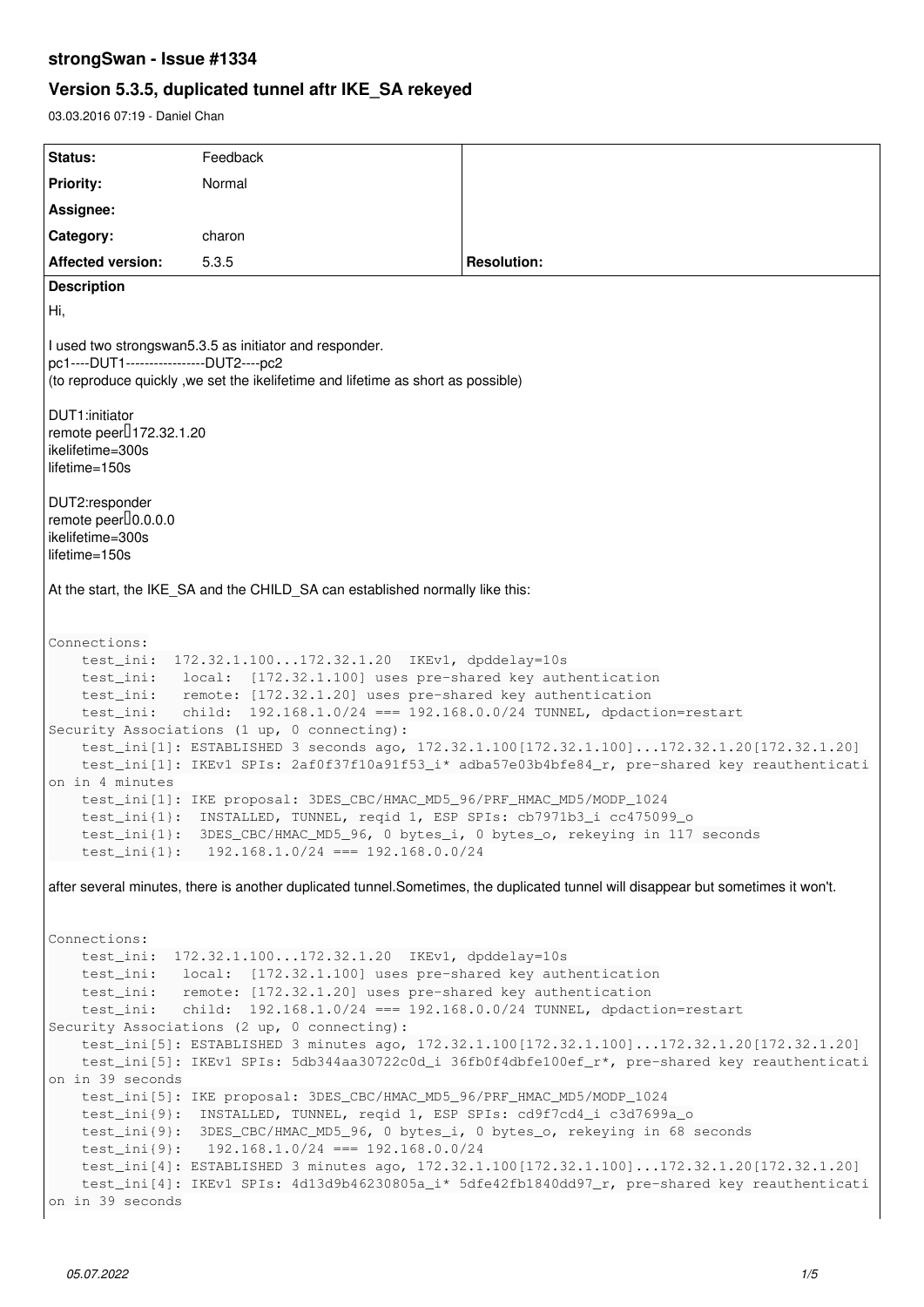test\_ini[4]: IKE proposal: 3DES\_CBC/HMAC\_MD5\_96/PRF\_HMAC\_MD5/MODP\_1024 test\_ini{8}: INSTALLED, TUNNEL, reqid 1, ESP SPIs: c2eb6d69\_i c103ec96\_o test\_ini{8}: 3DES\_CBC/HMAC\_MD5\_96, 0 bytes\_i, 0 bytes\_o, rekeying in 68 seconds test\_ini{8}: 192.168.1.0/24 === 192.168.0.0/24 The responder's log: Jan 1 00:27:56 46[IKE] <4> received XAuth vendor ID Jan 1 00:27:56 46[IKE] <4> received DPD vendor ID Jan 1 00:27:56 46[IKE] <4> received NAT-T (RFC 3947) vendor ID Jan 1 00:27:56 46[IKE] <4> received draft-ietf-ipsec-nat-t-ike-02\n vendor ID Jan 1 00:27:56 46[IKE] <4> 172.32.1.100 is initiating a Main Mode IKE\_SA Jan 1 00:27:56 38[IKE] <test\_res|3> initiator did not reauthenticate as requested Jan 1 00:27:56 38[IKE] <test\_res|3> reauthenticating IKE\_SA test\_res[3] actively Jan 1 00:27:56 38[IKE] <test\_res|3> initiating Main Mode IKE\_SA test\_res[5] to 172.32.1.100 Jan 1 00:27:56 47[IKE] <test\_res|5> received XAuth vendor ID Jan 1 00:27:56 47[IKE] <test\_res|5> received DPD vendor ID Jan 1 00:27:56 47[IKE] <test\_res|5> received NAT-T (RFC 3947) vendor ID Jan 1 00:27:56 03[CFG] <4> looking for pre-shared key peer configs matching 172.32.1.20...172.32. 1.100[172.32.1.100] Jan 1 00:27:56 03[CFG] <4> selected peer config "test\_res" Jan 1 00:27:56 03[IKE] <test\_res|4> IKE\_SA test\_res[4] established between 172.32.1.20[172.32.1.2 0]...172.32.1.100[172.32.1.100] Jan 1 00:27:56 03[IKE] <test\_res|4> scheduling reauthentication in 270s Jan 1 00:27:56 03[IKE] <test\_res|4> maximum IKE\_SA lifetime 300s Jan 1 00:27:56 02[IKE] <test\_res|5> IKE\_SA test\_res[5] established between 172.32.1.20[172.32.1.2 0]...172.32.1.100[172.32.1.100] Jan 1 00:27:56 02[IKE] <test\_res|5> scheduling reauthentication in 270s Jan 1 00:27:56 02[IKE] <test\_res|5> maximum IKE\_SA lifetime 300s The initiator's log: Jan 1 00:39:04 46[IKE] <test\_ini|1> sending DPD request Jan 1 00:39:14 54[IKE] <test\_ini|1> sending DPD request Jan 1 00:39:14 19[IKE] <test\_ini|1> reauthenticating IKE\_SA test\_ini[1] Jan 1 00:39:14 19[IKE] <test\_ini|1> initiating Main Mode IKE\_SA test\_ini[2] to 172.32.1.20 Jan 1 00:39:14 09[IKE] <3> received XAuth vendor ID Jan 1 00:39:14 09[IKE] <3> received DPD vendor ID Jan 1 00:39:14 09[IKE] <3> received NAT-T (RFC 3947) vendor ID Jan 1 00:39:14 09[IKE] <3> received draft-ietf-ipsec-nat-t-ike-02\n vendor ID Jan 1 00:39:14 09[IKE] <3> 172.32.1.20 is initiating a Main Mode IKE\_SA Jan 1 00:39:14 36[IKE] <test\_ini|2> received XAuth vendor ID Jan 1 00:39:14 36[IKE] <test\_ini|2> received DPD vendor ID Jan 1 00:39:14 36[IKE] <test\_ini|2> received NAT-T (RFC 3947) vendor ID

Jan 1 00:39:14 11[CFG] <3> looking for pre-shared key peer configs matching 172.32.1.100...172.32 .1.20[172.32.1.20] Jan 1 00:39:14 11[CFG] <3> selected peer config "test\_ini" Jan 1 00:39:14 11[IKE] <test\_ini|3> IKE\_SA test\_ini[3] established between 172.32.1.100[172.32.1. 100]...172.32.1.20[172.32.1.20] Jan 1 00:39:14 11[IKE] <test\_ini|3> scheduling reauthentication in 270s Jan 1 00:39:14 11[IKE] <test\_ini|3> maximum IKE\_SA lifetime 300s

Jan 1 00:39:14 15[IKE] <test\_ini|2> IKE\_SA test\_ini[2] established between 172.32.1.100[172.32.1. 100]...172.32.1.20[172.32.1.20]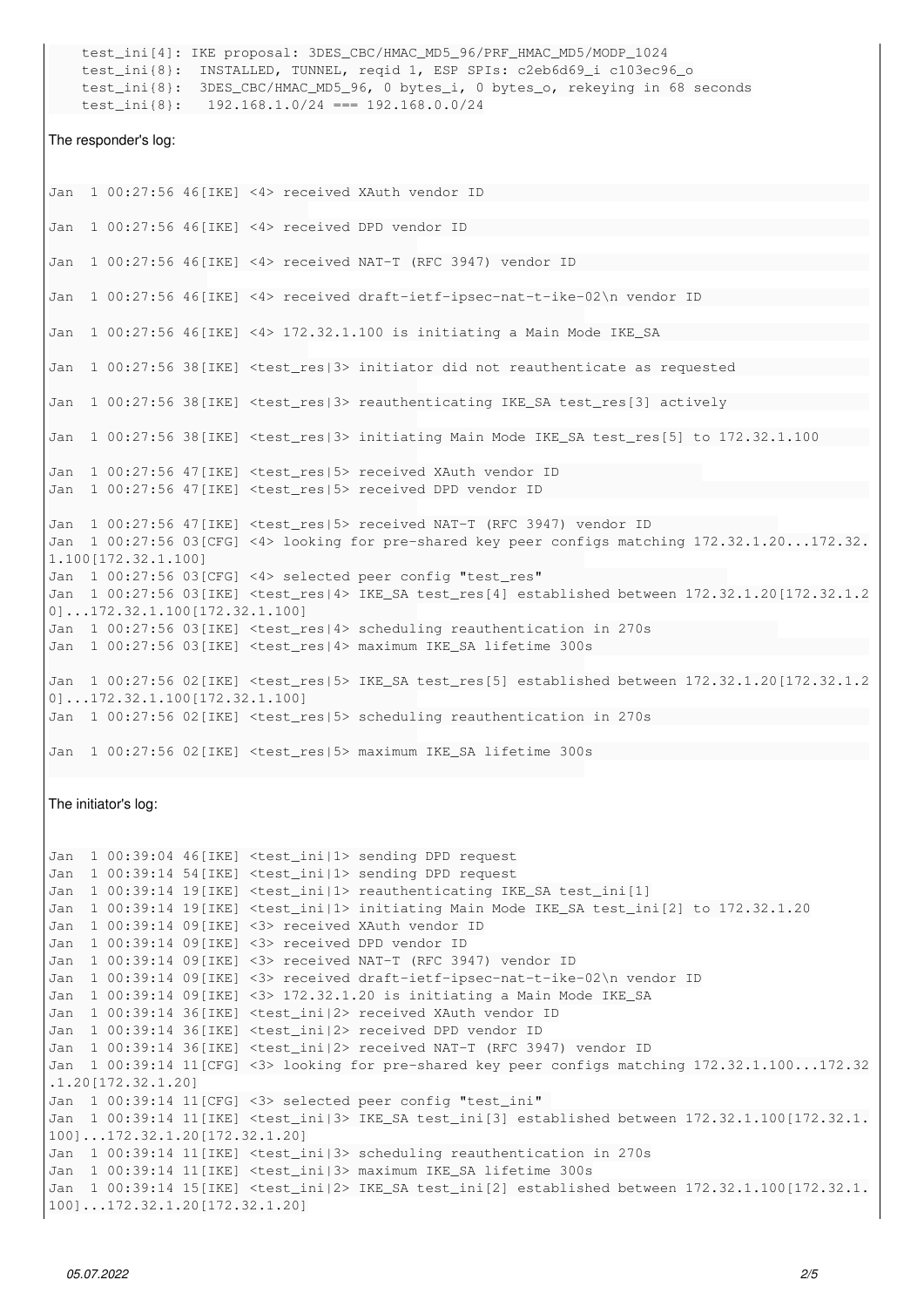Jan 1 00:39:14 15[IKE] <test\_ini|2> scheduling reauthentication in 270s Jan 1 00:39:14 15[IKE] <test\_ini|2> maximum IKE\_SA lifetime 300s

From the log,it seems that the initiator and the responder reauthenticating the IKE\_SA at the same time, so there is another duplicated tunnel,

Normally the initiator can detect the duplicated tunnel and delete it. **But sometimes the initiator can't detect the duplicated tunnel** ,so there are two same tunnels.

By the way, the communication is still OK.

Is this problem a known issue? Or anything wrong with my ipsec.conf $\mathbb{I}$ in the attachment $\mathbb{I} \mathbb{I}$ 

#### **History**

#### **#1 - 03.03.2016 07:48 - Daniel Chan**

*- File ipsec.conf of ini.txt added*

*- File ipsec.conf of res.txt added*

the whole file of ipsec.conf

#### **#2 - 03.03.2016 10:12 - Tobias Brunner**

- *Description updated*
- *Status changed from New to Feedback*

If you configure the lifetimes the same on both hosts and the margin is quite low chances are high that both ends rekey (or reauthenticate) at about the same time. And like initiating SAs at the same time this could lead to duplicates (the duplicate detection can currently not catch all of these depending on the timing). If the lifetimes are higher (and thus the margin is too) the randomization (via *rekeyfuzz*, which you have disabled in your config) should reduce the chances that both peers reauthenticate concurrently. Also refer to [ExpiryRekey](https://wiki.strongswan.org/projects/strongswan/wiki/ExpiryRekey) for details on the rekey time calculation.

#### **#3 - 08.03.2016 02:59 - Daniel Chan**

Tobias Brunner wrote:

If you configure the lifetimes the same on both hosts and the margin is quite low chances are high that both ends rekey (or reauthenticate) at about the same time. And like initiating SAs at the same time this could lead to duplicates (the duplicate detection can currently not catch all of these depending on the timing). If the lifetimes are higher (and thus the margin is too) the randomization (via *rekeyfuzz*, which you have disabled in your config) should reduce the chances that both peers reauthenticate concurrently. Also refer to [ExpiryRekey](https://wiki.strongswan.org/projects/strongswan/wiki/ExpiryRekey) for details on the rekey time calculation.

#### Hi Tobias Brunner,

Thanks for your answer, so you mean, we'd better make the two peers not to reauthenticate concurrently via modifing "rekeyfuzz"? And what't the meaning of "the duplicate detection can currently not catch all of these **depending on the timing**", do you have any idea to make the duplicate detection more reliable?

#### **#4 - 08.03.2016 09:17 - Tobias Brunner**

so you mean, we'd better make the two peers not to reauthenticate concurrently via modifing "rekeyfuzz"?

Yes, absolutely. That's what this setting is for.

And what't the meaning of "the duplicate detection can currently not catch all of these **depending on the timing**", do you have any idea to make the duplicate detection more reliable?

Not at the moment.

#### **#5 - 09.03.2016 09:58 - Daniel Chan**

#### Tobias Brunner wrote:

so you mean, we'd better make the two peers not to reauthenticate concurrently via modifing "rekeyfuzz"?

Yes, absolutely. That's what this setting is for.

And what't the meaning of "the duplicate detection can currently not catch all of these **depending on the timing**", do you have any idea to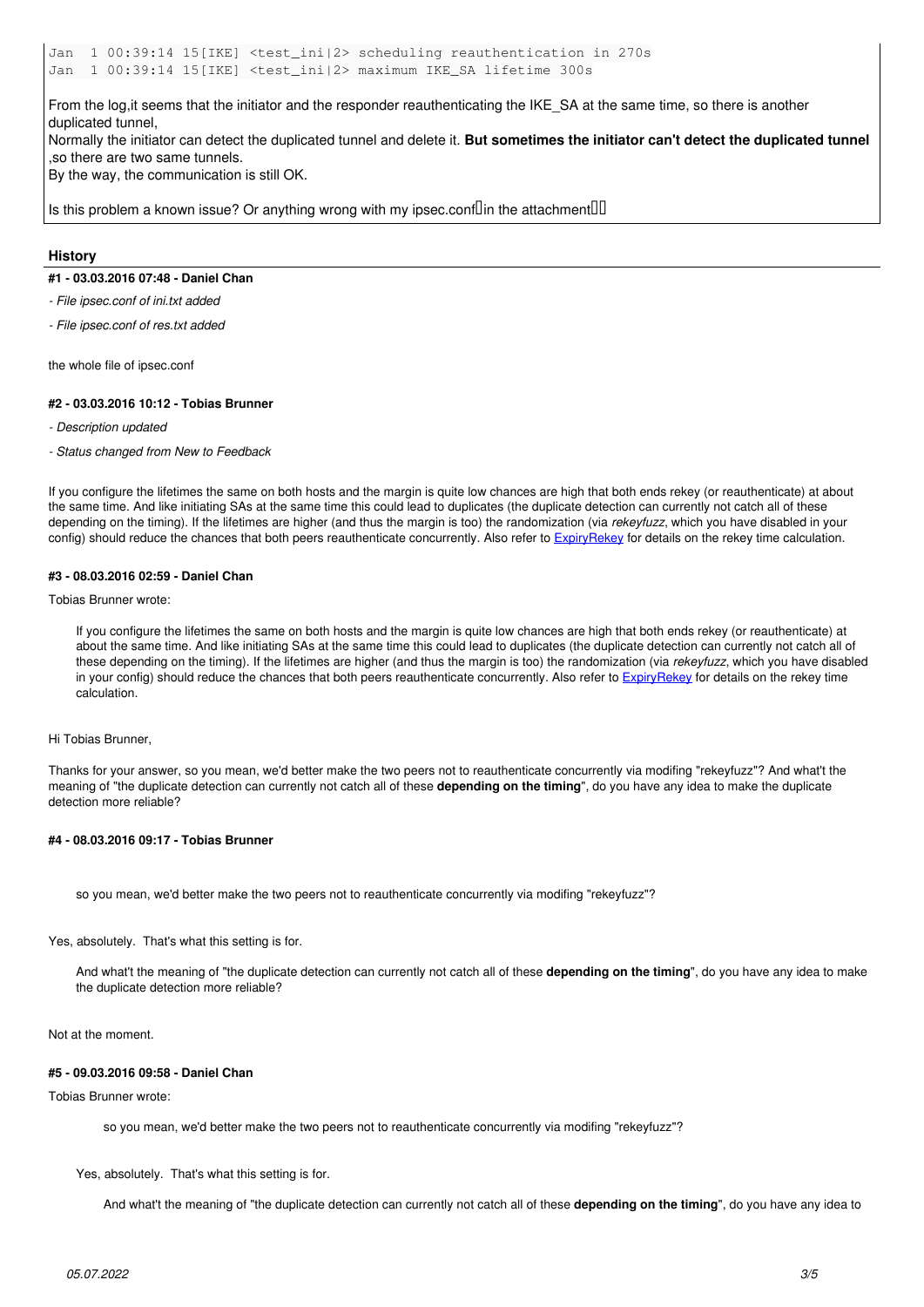Not at the moment.

Hi Tobias Brunner,

And I found another thing, when the charon received main mode and detected reauth of existing IKE\_SA, it would adopting the CHILD\_SA of the old IKE\_SA and delete the old IKE\_SA after 10s. But before the old IKE\_SA was deleted, it was also able to reauthenticate IKE\_SA again, which would cause the new IKE\_SA and its CHILD\_SA been deleted.(we can see from the log)

```
Jan  1 01:42:29 24[CFG] <50> looking for pre-shared key peer configs matching 172.32.1.200...172.32.1.20[172.3
2.1.20]
Jan  1 01:42:29 24[CFG] <50> selected peer config "Y_L2tp_client_ini" 
Jan  1 01:42:29 24[IKE] <Y_L2tp_client_ini|50> IKE_SA Y_L2tp_client_ini[50] established between 172.32.1.200[1
72.32.1.200]...172.32.1.20[172.32.1.20]
Jan  1 01:42:29 24[IKE] <Y_L2tp_client_ini|50> scheduling reauthentication in 258s
Jan  1 01:42:29 24[IKE] <Y_L2tp_client_ini|50> maximum IKE_SA lifetime 288s
Jan  1 01:42:29 24[IKE] <Y_L2tp_client_ini|49> detected reauth of existing IKE_SA, adopting 3 children and 0 v
irtual IPs
Jan  1 01:42:34 22[IKE] <Y_L2tp_client_ini|49> reauthenticating IKE_SA Y_L2tp_client_ini[49]
Jan  1 01:42:34 22[IKE] <Y_L2tp_client_ini|49> initiating Main Mode IKE_SA Y_L2tp_client_ini[51] to 172.32.1.2
\capJan  1 01:42:34 40[IKE] We have all 3 child_sas now.
Jan  1 01:42:34 40[IKE] <Y_L2tp_client_ini|51> received XAuth vendor ID
Jan  1 01:42:34 40[IKE] <Y_L2tp_client_ini|51> received DPD vendor ID
Jan  1 01:42:34 40[IKE] <Y_L2tp_client_ini|51> received NAT-T (RFC 3947) vendor ID
Jan  1 01:42:35 51[IKE] We have all 3 child_sas now.
Jan  1 01:42:35 05[IKE] We have all 3 child_sas now.
Jan  1 01:42:35 05[IKE] <Y_L2tp_client_ini|51> IKE_SA Y_L2tp_client_ini[51] established between 172.32.1.200[1
72.32.1.200]...172.32.1.20[172.32.1.20]
Jan  1 01:42:35 05[IKE] <Y_L2tp_client_ini|51> scheduling reauthentication in 247s
Jan  1 01:42:35 05[IKE] <Y_L2tp_client_ini|51> maximum IKE_SA lifetime 277s
Jan  1 01:42:41 09[IKE] We have all 3 child_sas now.
Jan  1 01:42:41 09[IKE] <Y_L2tp_client_ini|50> CHILD_SA test8_ini{101} established with SPIs c280c433_i cdf08d
02 o and TS 192.168.1.0/24 === 192.168.0.0/24
Jan  1 01:42:42 07[IKE] We have all 4 child_sas now.
Jan 1 01:42:42 07[IKE] <Y_L2tp_client_ini|51> In process_r rekey=0 false=0
Jan  1 01:42:42 46[IKE] We have all 4 child_sas now.
Jan  1 01:42:42 46[IKE] <Y_L2tp_client_ini|51> CHILD_SA test8_ini{102} established with SPIs ca15a161_i c7eed7
f9_o and TS 192.168.1.0/24 === 192.168.0.0/24
Jan  1 01:42:45 01[IKE] We have all 4 child_sas now.
Jan  1 01:42:45 01[IKE] <Y_L2tp_client_ini|50> received DELETE for IKE_SA Y_L2tp_client_ini[50]
Jan  1 01:42:45 01[IKE] <Y_L2tp_client_ini|50> deleting IKE_SA Y_L2tp_client_ini[50] between 172.32.1.200[172.
32.1.200]...172.32.1.20[172.32.1.20]
```
So, what can we do to avoid this condition? Do you think set the margintime bigger and try to make the gap of two peer's rekey time bigger than 10s is reasonable way? Or any better idea? Thanks

#### **#6 - 09.03.2016 10:31 - Tobias Brunner**

And I found another thing, when the charon received main mode and detected reauth of existing IKE\_SA, it would adopting the CHILD\_SA of the old IKE\_SA and delete the old IKE\_SA after 10s. But before the old IKE\_SA was deleted, it was also able to reauthenticate IKE\_SA again, which would cause the new IKE\_SA and its CHILD\_SA been deleted.(we can see from the log)

I suppose, after adopting the CHILD\_SAs, we could set the "old" IKE\_SA in a state (e.g. IKE\_PASSIVE or a new state) that prevents it from getting reauthenticated actively.

So, do you agree that the gap of two peers's rekey time is better to bigger than 10s?

That would make sense anyway. A higher *margintime* will increase the chances that the difference is more than 10s (again see [ExpiryRekey](https://wiki.strongswan.org/projects/strongswan/wiki/ExpiryRekey) for the formula). And depending on your use case you might not need to reauthenticate very often.

#### **#7 - 10.03.2016 03:47 - Daniel Chan**

after adopting the CHILD\_SAs, we could set the "old" IKE\_SA in a state (e.g. IKE\_PASSIVE or a new state) that prevents it from getting reauthenticated actively.